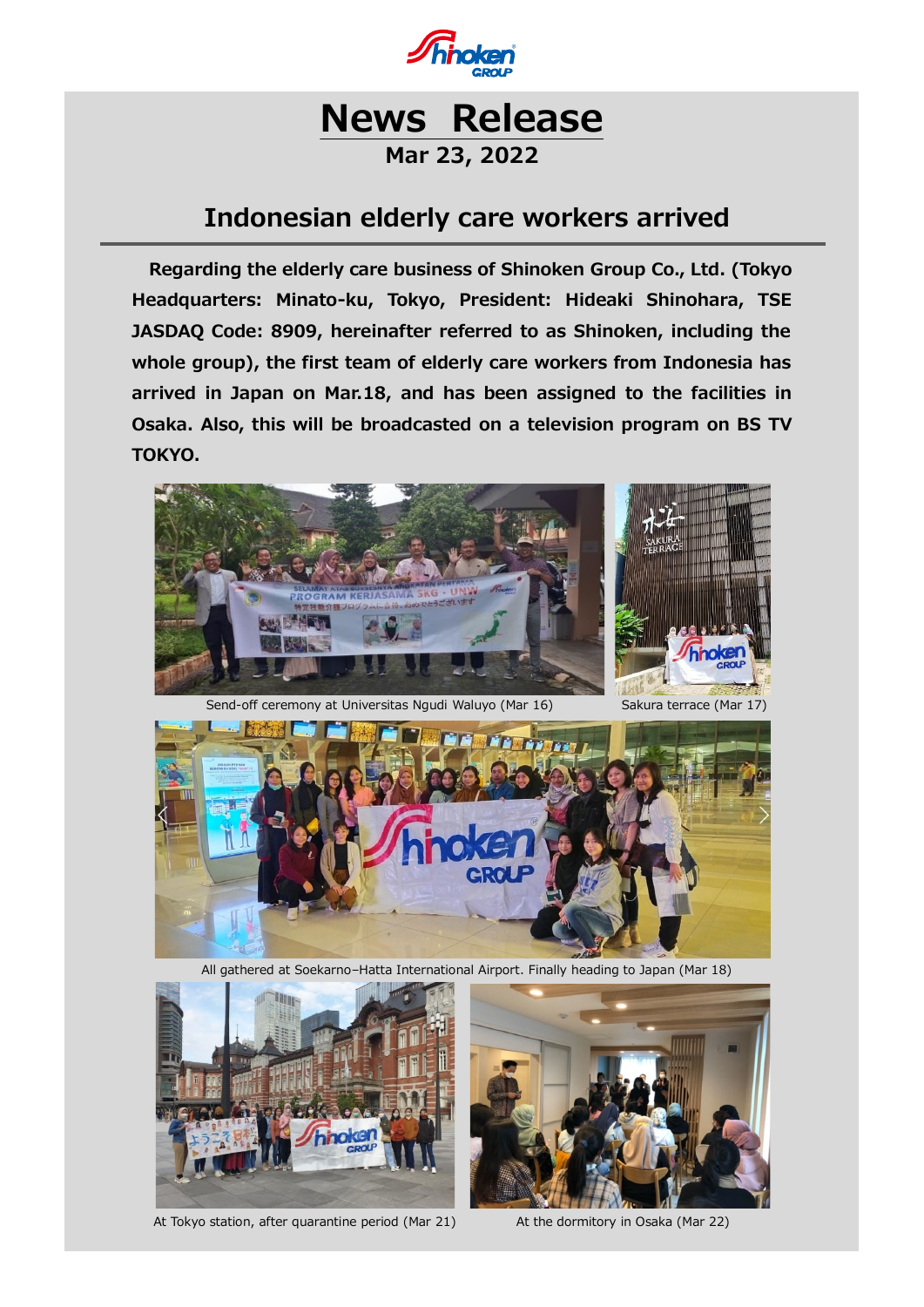

To deal with the social issue of shortage of elderly care personnel in Japan, Shinoken has taken action in training the required personnel in Indonesia. We have entered partnerships with Universitas Ngudi Waluyo (UNW) in Nov, 2019 [\(Press Release\)](https://www.shinoken.co.jp/press_ens/get_img/155/file1_path/20191112_155.pdf) and with STIKES Bethesda Yakkum (SBY) in Oct, 2020 [\(Press](https://www.shinoken.co.jp/press_ens/get_img/177/file1_path/20201013_177.pdf) [Release\)](https://www.shinoken.co.jp/press_ens/get_img/177/file1_path/20201013_177.pdf), and the first team of 19 people arrived in Japan on Mar 18 this year. After finishing the designated quarantine period based on the guidelines of preventing the spread of COVID-19, they have moved in to the dormitory we have newly built [\(Press Release\)](https://www.shinoken.co.jp/press_ens/get_img/188/file1_path/20210526_188.pdf), and have been assigned to the elderly care facilities today. Their status of residence will be Specified Skilled Workers, based on the program of the Japanese government.

They were supposed to arrive in Japan a year ago, but travel restrictions due to the COVID-19 situation set back the schedule. During the period, the team was highly motivated and continued their on-line training and preparation, and this lead to them joining Shinoken this year.



This effort is broadcasted on an SDGs related television program.